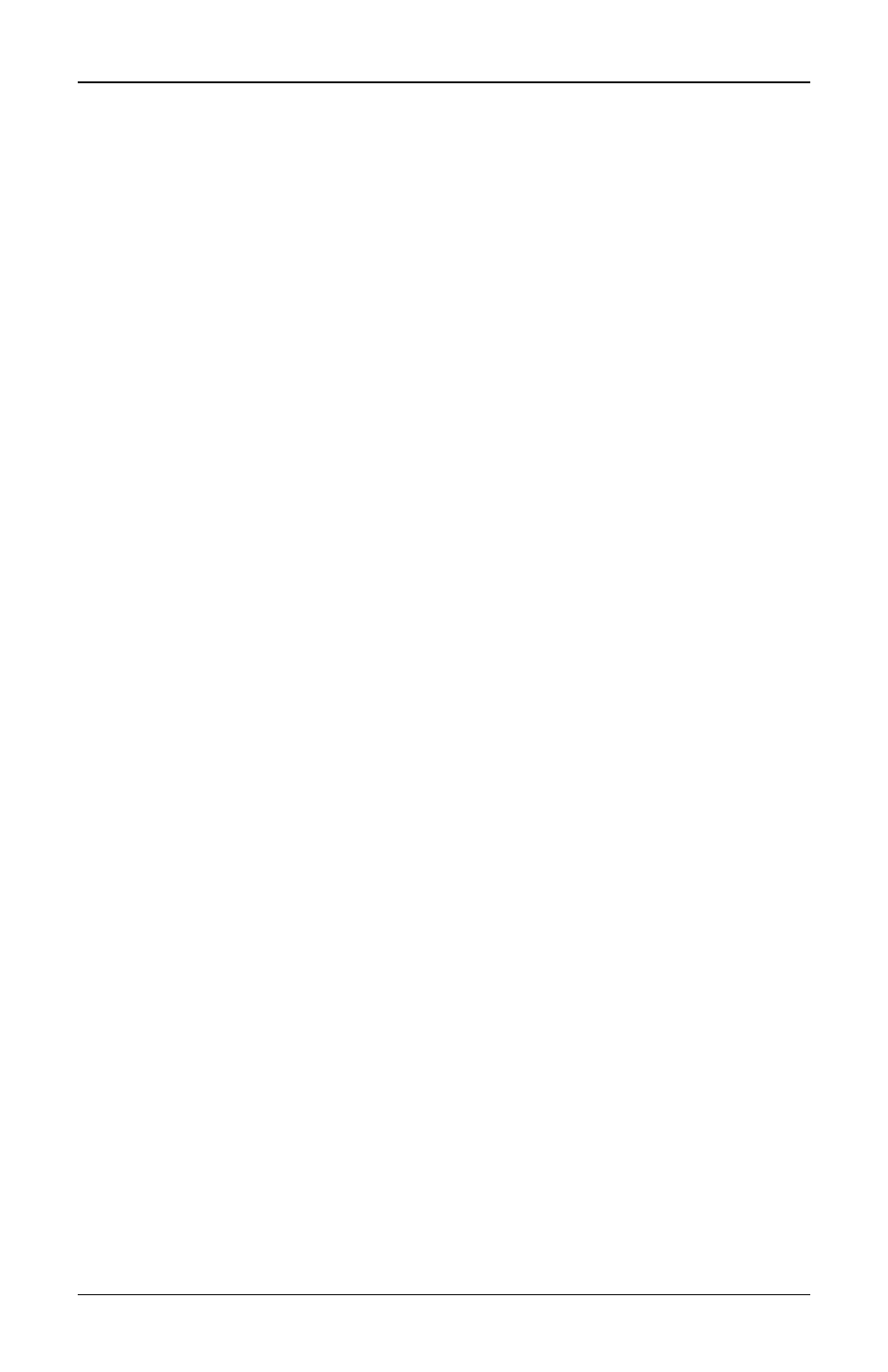# **Table of Contents**

| <b>Overview</b>                            | 1  |
|--------------------------------------------|----|
| <b>Specifications</b>                      | 3  |
| <b>General Setup and Filling Procedure</b> | 4  |
| <b>Using Gate Valves</b>                   | 4  |
| <b>Using Pipe Plugs</b>                    | 5  |
| <b>Filling Low-Contrast Insert</b>         | 5  |
| <b>Performance Measurement Procedures</b>  | 6  |
| <b>Beam Alignment and Noise Insert</b>     | 6  |
| <b>Linearity and Contrast Insert</b>       | 6  |
| <b>Slice Thickness Insert</b>              | 7  |
| <b>Spatial Resolution Insert</b>           | 8  |
| <b>Contrast Sensitivity</b>                | 9  |
| <b>Noise Ring Insert</b>                   | 10 |
| <b>General Notes</b>                       | 11 |
| <b>CT Relevant Data Table</b>              | 12 |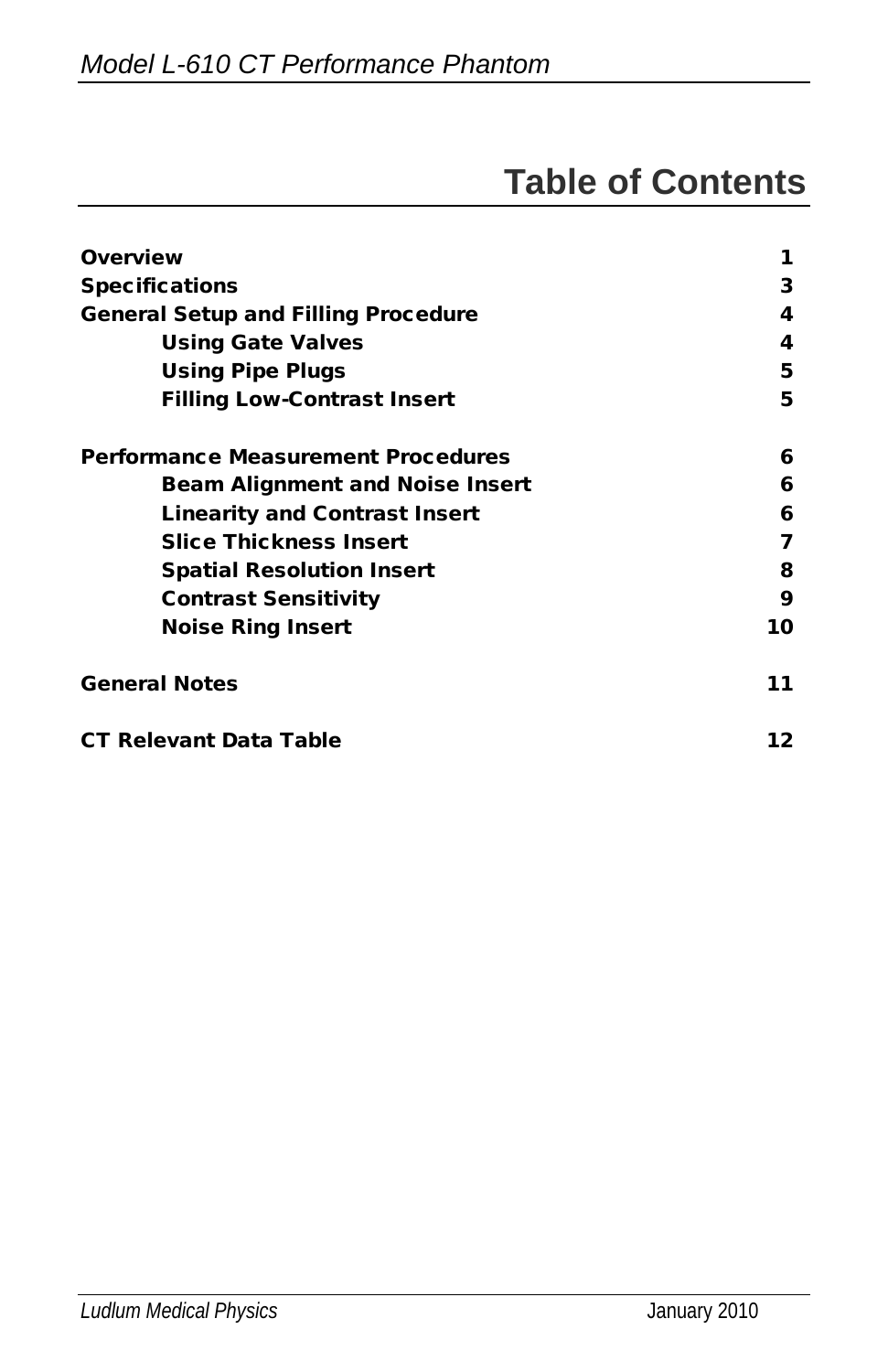## **Overview**

The Ludlum CT Performance Phantom is a modular phantom that provides the user with an efficient method to evaluate the performance of CT scanners. The "one" phantom allows for testing a full range of performance parameters like noise, spatial resolution, low and high contrast, slice thickness, alignment, and linearity. The phantom design is based on the guidelines provided in AAPM (American Association of Physicists in Medicine) Report #1.

The AAPM established a task force on CT scanner phantoms. Its goals were to define CT scanner performance and present practical methods of performance testing through the utilization of special phantoms. The phantom described here is based on the guidelines that were presented in Report #1 of the task force.

The modular CT performance phantom offers the CT user a single system with which to measure nine performance parameters. One phantom does it all. It permits the routine standardization of alignment, beam width, spatial uniformity, linearity/contrast, spatial resolution, linespread, noise, size independence, and absorbed dose. All components of the phantom are housed in a compact, transparent tank (to be filled with water), which holds the system together in the correct orientation.

The phantom consists of an 21.6-cenitmeber (8.5-inch) diameter, acrylic tank containing a slice thickness insert, a spatial resolution and line-spread block, a CT number calibration insert, and a means for inserting alignment pins and/or TLD holders.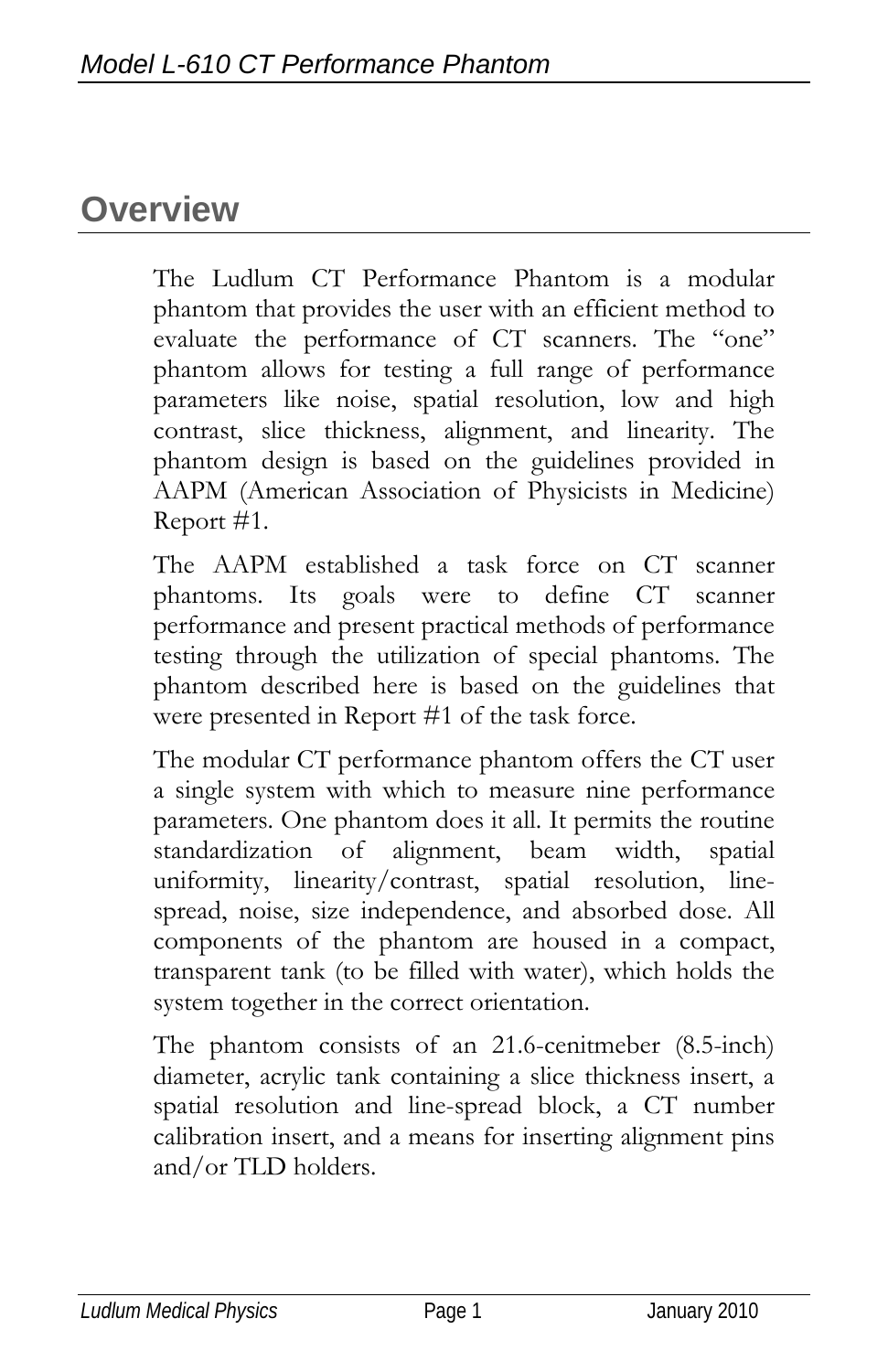Additionally, a 0.64-centimeter (0.25-inch) thick Teflon band, positioned at the base of the tank and concentric to the 20.3-centimeter (eight-inch) internal diameter, simulates human bone. Attached to the base of tank is a low-contrast section with re-sealable cavities (from 2.5 centimeters [one inch] to 0.32 centimeters [0.13 inch] diameter), which can be filled with a diluted dextrose or other appropriate solution to provide a low-contrast media. An optional external resolution and noise ring slides snugly over the outside diameter of the tank, allowing whole-body scanner systems to be evaluated.

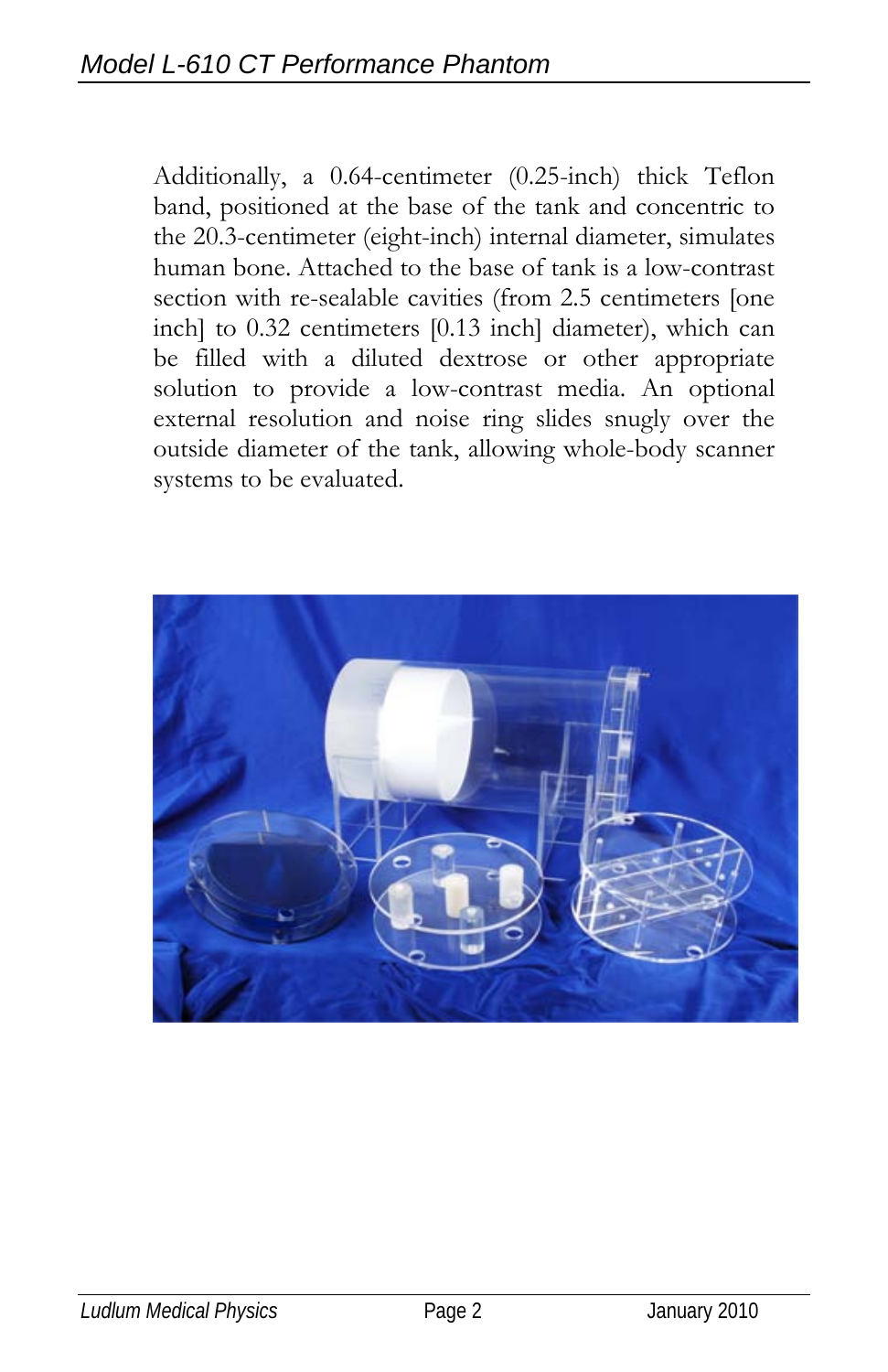## **Specifications**

**Source Tank:** 21.6 x 20.3 x 32.4 cm (8.5 x 8 x 12.6 in.) (Outside Dia x Inside Dia x L)

**Linearity/Contrast Insert:** 19.1 x 6.4 cm (7.5 x 2.5 in.) (Outside Dia x L)

**Resolution Insert:** 19.1 x 6.4 cm (7.5 x 2.5 in.) (Outside Dia x L)

**Beam Width Insert:** 19.1 x 8.9 cm (7.5 x 3.5 in.) (Outside Dia x L)

**Low Contrast Insert:** 21.6 x 9.5 cm (8.5 x 3.8 in.) (Outside Dia x L)

**External Whole Body Ring:** 30.5 x 21.6 cm (12 x 8.5 in.) Outside Dia x L)

**Teflon Band (Bone Ring):** 20.3 Inside Dia x 0.64 cm thick (8  $x(0.25 \text{ in.})$ 

**Weight:** 7.8 kg (17.3 lb)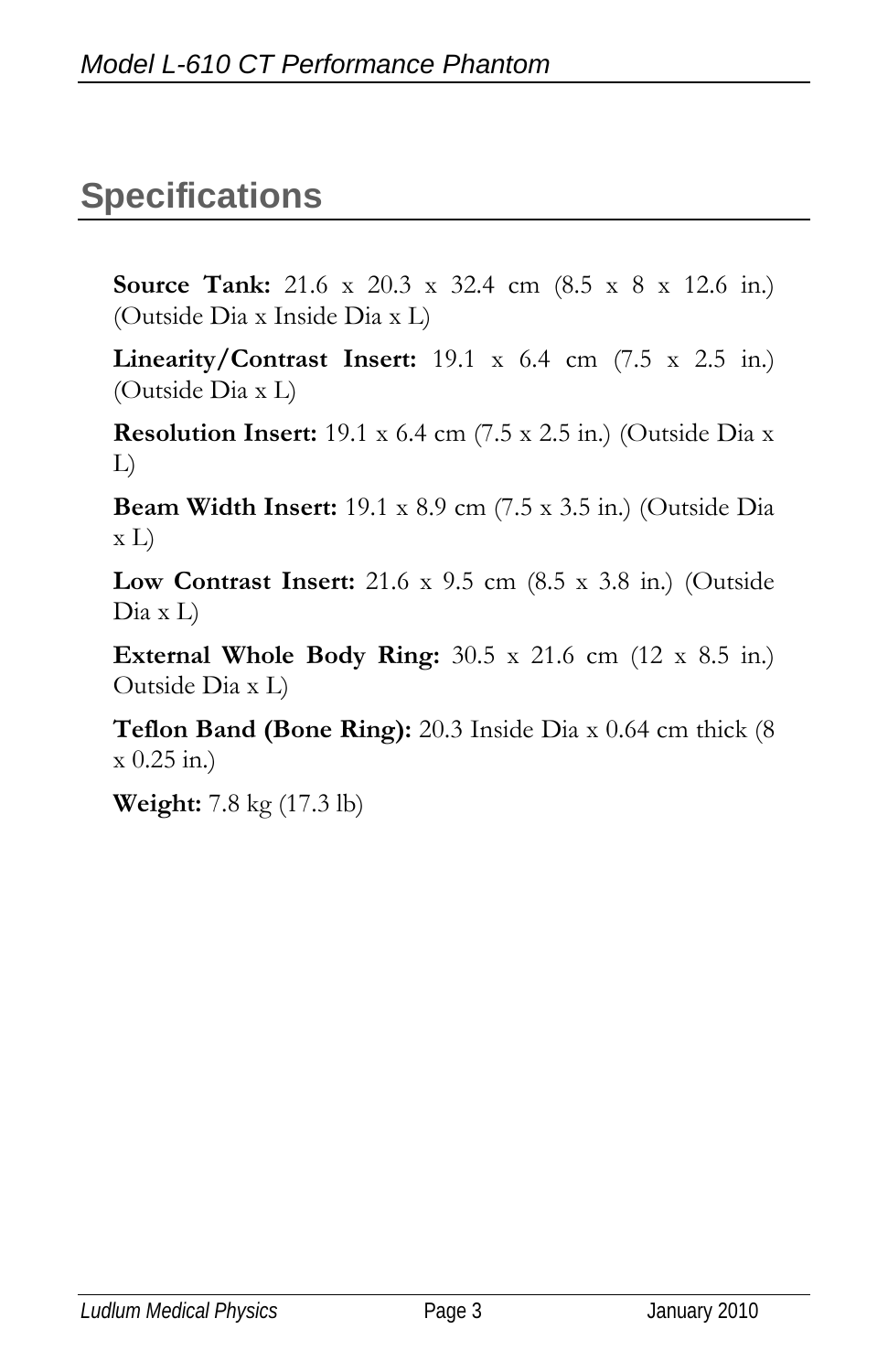# **General Setup and Filling Procedure**

The phantom is shipped partially assembled. However, it may contain packing material that must be removed before filling the systems with water.

- Remove the top cover by unscrewing all the shipping screws.
- Remove the packing materials. Separate the two gate valves, aluminum alignment pin, TLD insert pin, and insert pin mounting plug. Replace the inserts.
- Re-install the cover and make sure the gasket is in place. Tighten all thumbscrews securely by hand.
- The shipment also contains two large plastic gate valves and two plastic pipe plugs, either of which can be used to fill and seal the phantom.

#### **Using the Gate Valves**

- 1. Stand the phantom on end on a level surface. Insert the gate valves located on the cover plate.
- 2. Hand-tighten until the gaskets are compressed.
- 3. Open both valves by turning the stem knobs counter-clockwise.
- 4. Install a water hose on one of the valve cocks. The other valve serves as a vent.
- 5. Fill the phantom slowly with warm water. The air will be displaced as the water level rises.
- 6. When all the air is displaced, water will flow out of the vent valve. Turn off water flow.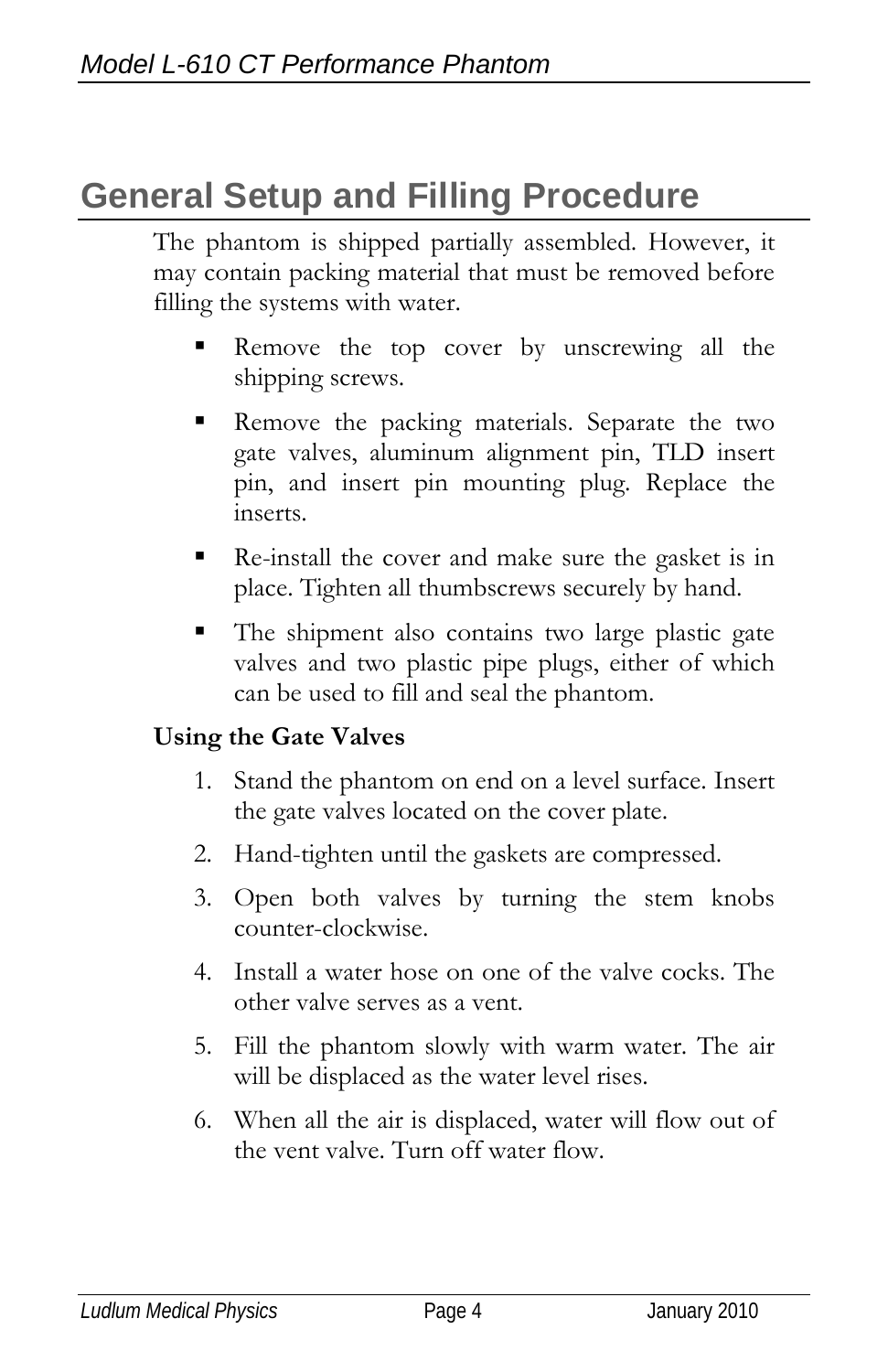- 7. Let the phantom stand for three to four hours to allow dissolved air to disassociate from the water.
- 8. Add more warm water until all the air in the phantom has been displaced and water flows from the vent valve.

#### **Using the Pipe Plugs**

- 1. Using a funnel or other means, slowly add the warm water through either of the plug ports on the top cover.
- 2. When completely full, let the phantom stand three to four hours to allow dissolved air to disassociate from the water.
- 3. Add more water slowly until the phantom overflows and has no more air bubbles.
- 4. Seal with both pipe plugs. The phantom is now ready for use.

#### **Filling Instructions for Low-Contrast Insert**

Make up appropriate solutions of sodium chloride and water, or dextrose and water, to the desired density. Using a screwdriver, remove the plugs in the low-contrast insert. With a syringe, carefully fill each section to the top of the threaded portion of each cavity. With the screwdriver, carefully re-insert the filler plugs, being careful to advance the thread slowly so that no displaced air is trapped.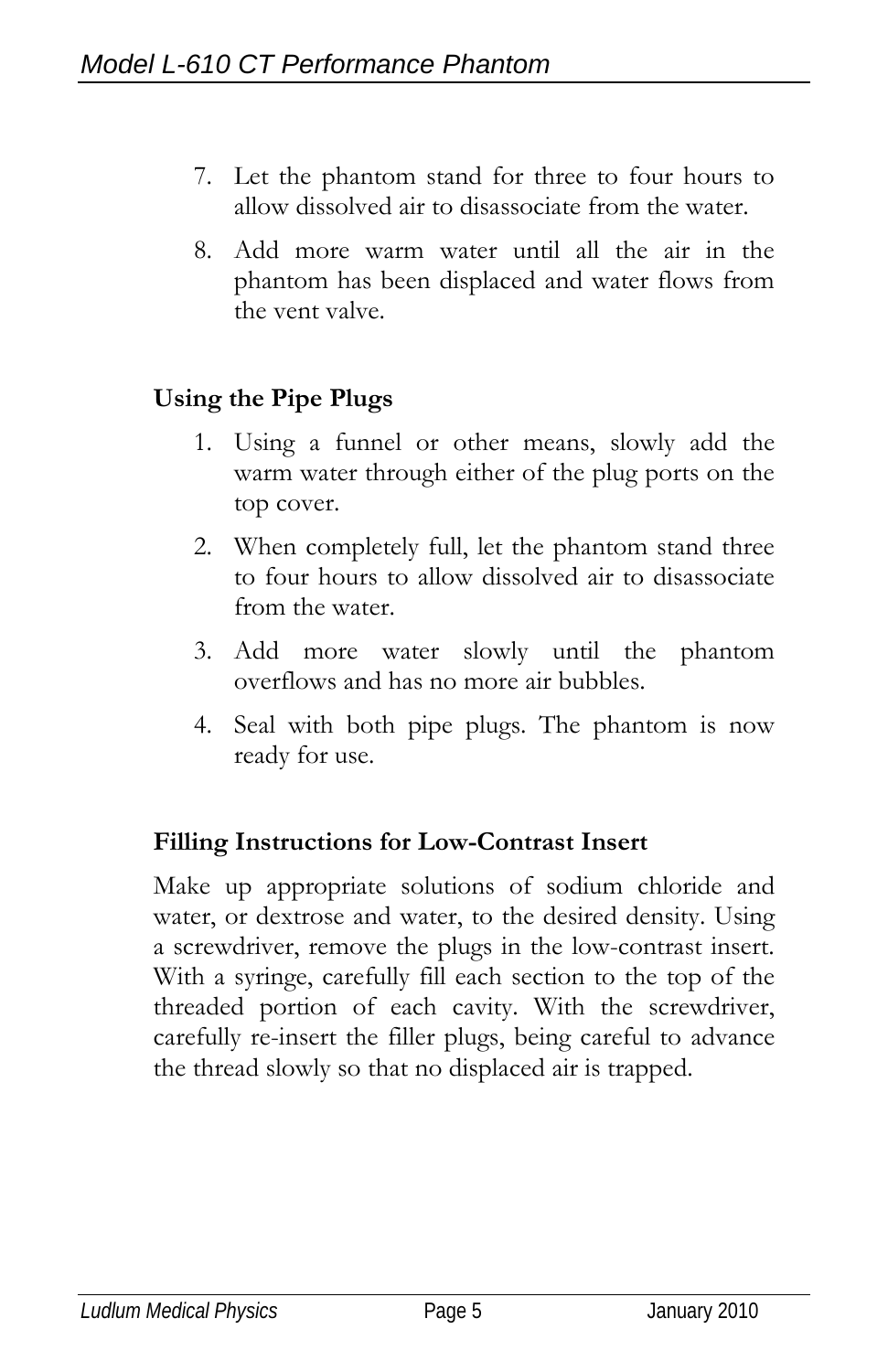## **Performance Measurement Procedures**

#### **Beam Alignment and Noise Insert**

Perform beam alignment measurements by scanning the aluminum pin, which is mounted axially on the inside of the phantom cover plate. The pin is true to the center of the phantom by 0.011 cm (0.025 inches) and has a run-out of less than 0.007 cm (0.015 inches) over its length.

- 1. Position the phantom in the scan circle so that it is parallel to the axis of the circle and perpendicular to the circle plane. Use a bubble level to set up these parameters for best results.
- 2. Position the scanner table so that the center of the pin is in the scan zone.
- 3. Scan the alignment pin and photograph for medium contrast (window width of 50 to 150).
- 4. Proper alignment yields a round and true image of the pin. If the CT scanner alignment is incorrect, the pin appears elliptical in shape or produces turning-fork type artifacts.
- 5. The image of the water surrounding the tank should be uniform and should show no major "streaking" artifacts.

#### **Linearity and Contrast (CT Number) Insert**

The CT number insert consists of five pins. Each is 0.45 centimeters (1 inch) in diameter, and of the following materials: Acrylic 1.19, Polystyrene 1.05, Polycarbonate 1.20, Polyethylene 0.95, and Nylon 1.10. [Density  $(g/cm<sup>3</sup>)$ ]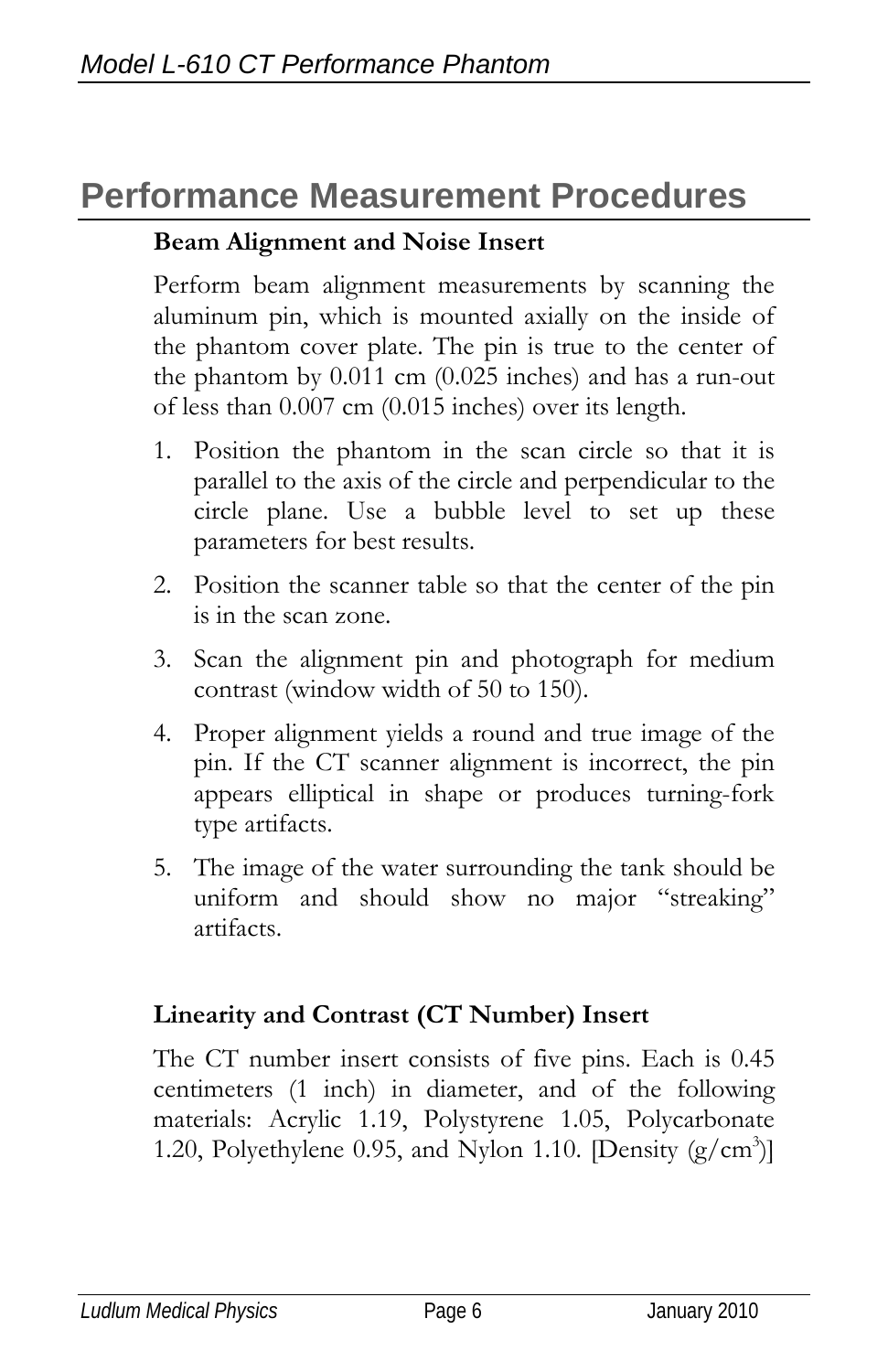Although only polyethylene is less dense than water, radiographic densities (linear absorbent coefficients) differ greatly. Both polystyrene and polyethylene exhibit CT numbers less than water. Depending on your CT system's computational program and effective beam energy, the CT numbers may vary somewhat from published results.

Position and center the phantom in the scan circle so that it is parallel to the axis of the circle and perpendicular to the circle plane. Scan the insert using the window and level control or the "area of interest" system. Measure the CT scan number of each pin, using at least 25 pixels for the determination.

A typical CT number scale should yield the following results  $(\pm 1000, \pm 500$  number scale):

| Polyethylene  | $-92 - 46$            |
|---------------|-----------------------|
| Polystyrene   | $-24 - 12$            |
| Water         | $\Omega$<br>$\bigcap$ |
| Nylon         | $+92+46$              |
| Polycarbonate | $+102 +51$            |
| Acrylic       | $+120 + 60$           |

#### **Slice Thickness Insert**

The slice thickness insert allows the user to effectively measure both the slice thickness (cut) width and the adjacency of the successive cuts.

1. Position and center the phantom in the scan circle, parallel to the axis of the circle and perpendicular to the circle plane. Scan and image once.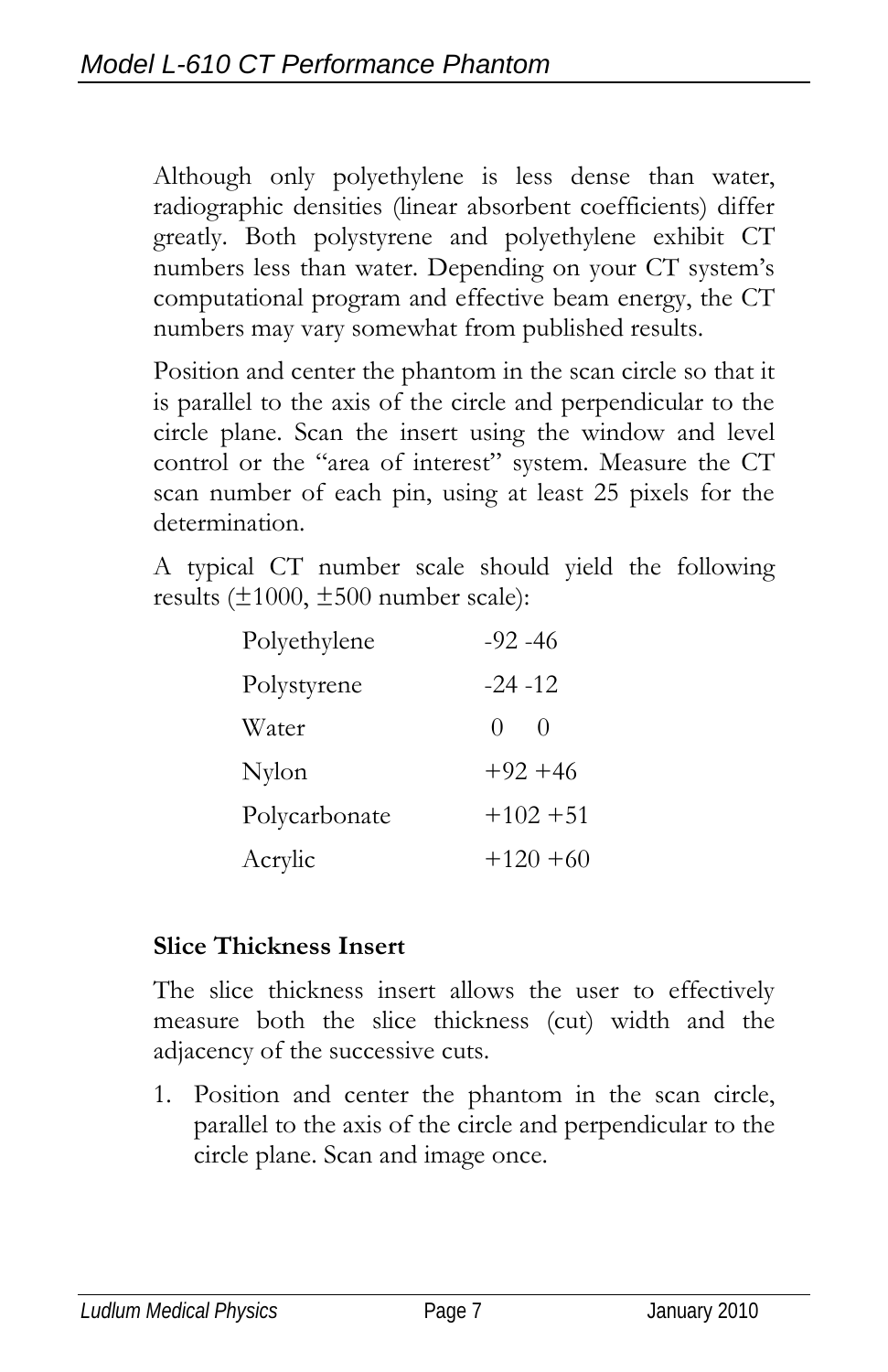- 2. Step the scanner table for the next adjacent cut and scan. Image in the frame of Step 3 and process the film.
- 3. The first image obtained is evaluated by taking the ratio of the film image diameter to that of the phantom's [21.6 cm (8.5 in.)] to obtain a reduction factor.
- 4. The second frame should display the image of the three aluminum strips with the second cut image adjacent to them. Any excessive separation or overlap indicates the need to adjust the table stepping mechanism.
- 5. To measure the widths of the aluminum ramps as shown on the image, obtain a CT number and printout of each aluminum ramp.

#### **Spatial Resolution Insert**

The high-resolution insert allows the measurement of system resolution on both small and large scan circles. A series of eight holes in Lucite block, ranging from 1.75 mm to 0.40 mm, with a 4.3 mm longitudinal spacing, are filled with air. A straight edge across this block 0.023 cm (0.009 in.), and a diameter stainless steel wire, allows a line-spread function to be calculated directly.

- 1. Position and center the phantom in the scan circle so that it is parallel to the axis of the circle and perpendicular to the circle plane. The Teflon ring should be positioned over the insert to simulate the beam hardening of bone as encountered in brain studies. The matrix of holes should be aligned to the vertical and horizontal axes.
- 2. Scan the insert and adjust the level and window width for the best picture, and then image. (Scan circle approximately 30 cm in diameter.)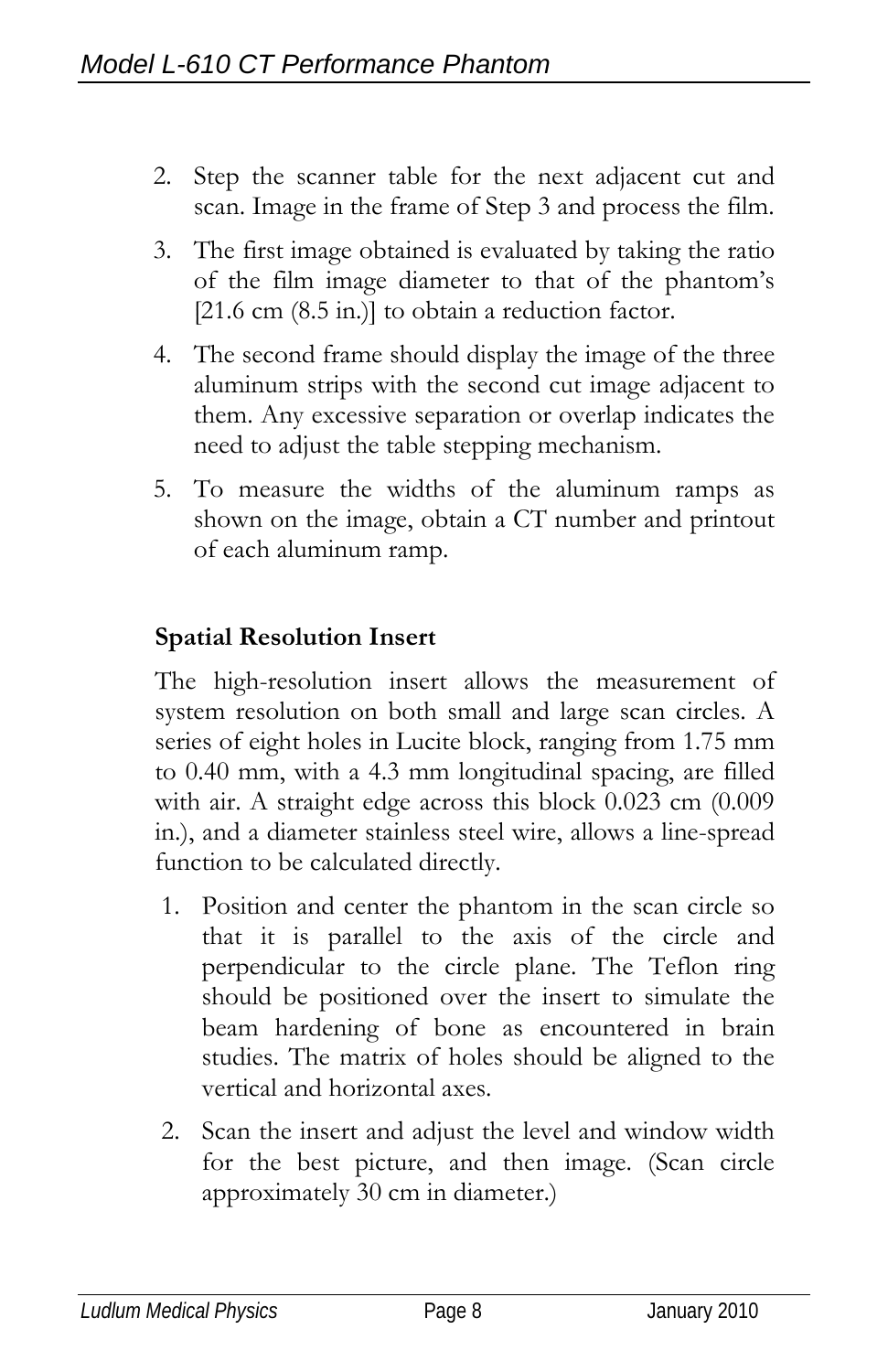- 3. Rotate the phantom so that the resolution hole matrix is at a 45° angle, and then re-scan.
- 4. Adjust the level and window for the best picture, and then image.
- 5. Evaluate both images for resolution. Compute the line-spread function if desired.

#### **Contrast Sensitivity**

The low-contrast extension block, mounted at the end of the phantom tank, allows the user to evaluate a scanner's ability to detect small differences in density. The cavities drilled in this section range from 2.5 centimeters (1.0 inch) outside diameter to 0.93 centimeter (0.37 inch) outside diameter. The acrylic block has a density of 1.19  $gms/cm^3$ . Solutions of dextrose or NaCl and H<sub>2</sub>O, prepared on a weight percent basis and differing by 1%, 2%, or 3% from the acrylic density, should be used to fill these cavities. Low-contrast detectability is easily determined by using solutions whose densities differ by a known percentage in adjacent cavities in the test block.

- 1. Position the low-contrast extension block in the scan circle so that it is parallel to the axis of the circle and perpendicular to the circle plane, and so the scan zone is over the center of the block.
- 2. Scan the block. Adjust the level and window setting for the best image, and then photograph.
- 3. Using the "region of interest" program, or the window and level, evaluate the cavities for CT number value as a function of cavity diameter. The smallest cavity set with visibly different CT numbers defines the limit of low-contrast detectability.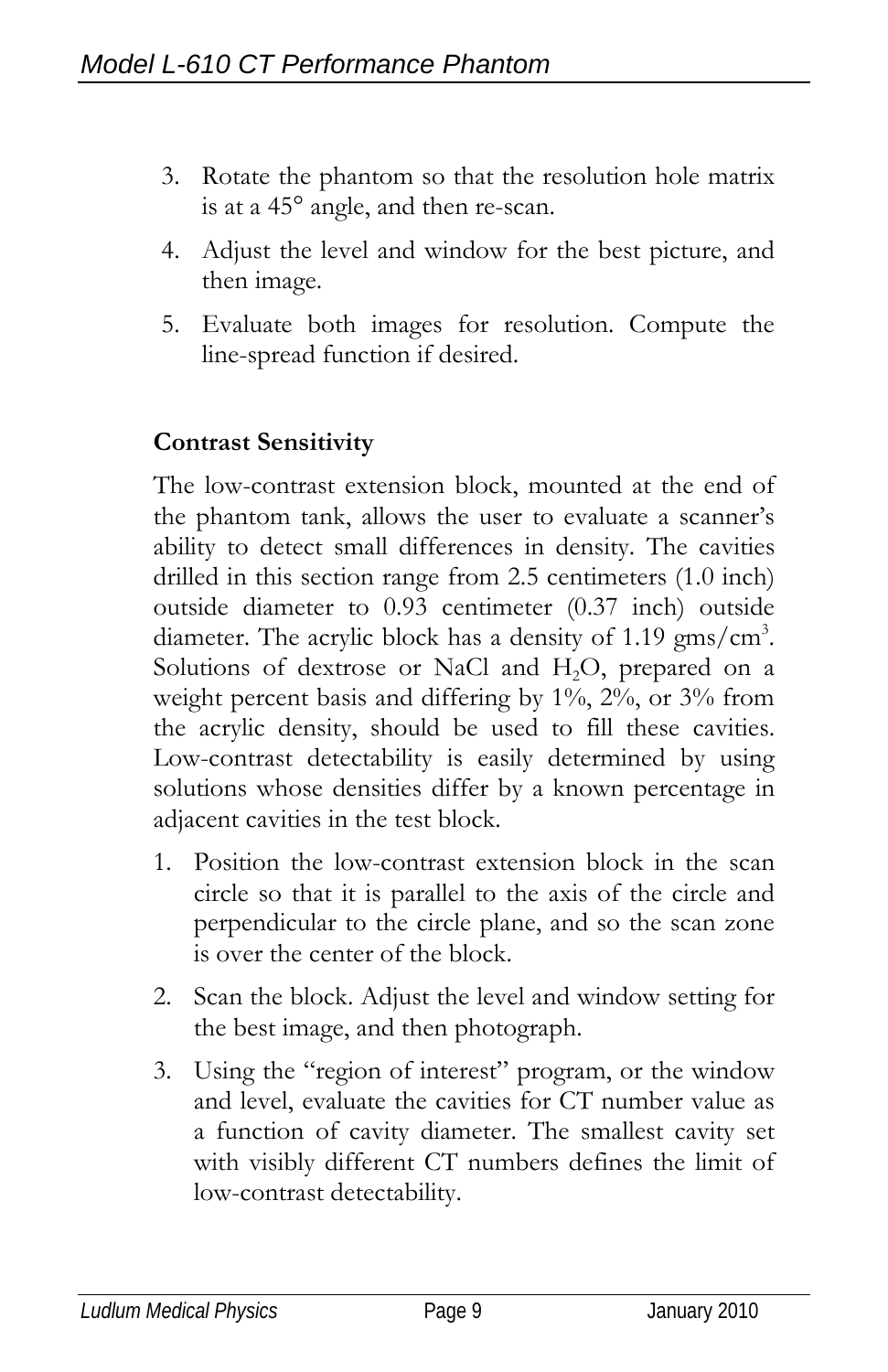### **Noise Ring (Uniformity) Insert**

The whole-body annulus allows resolution and noise measurements to be performed on whole-body scanners. The 30.5 x 21.6 cm (12 x 8.5 in.) (Outside Dia x Inside Dia) ring is designed to slip over the phantom tank so that the scan circle is filled. By positioning the ring over any of the internal or external sections, all performance parameters may be measured.

- 1. Position and center the CT phantom in the scan circle that is parallel to the axis of the circle and perpendicular to the circle plane.
- 2. Place the noise ring over the phantom, and position it so that it rests over the inner high-resolution insert. Both inner and outer-hole patterns should be perpendicular to the table plane. Scan and adjust window and level settings for optimum image, and then image.
- 3. Evaluate both inner and outer-resolution patterns on the film. Evaluate MTF from the inner insert.
- 4. Rotate both the phantom and the noise ring so that the hole patterns are at a 45° angle. Scan and image. Note any difference in the resolution capability between the images (i.e., parallel to or angulated to the pixel matrix).
- 5. The image of the two hole patterns should be uniform in size. The relative noise level in the noise ring and internal tank water should be the same.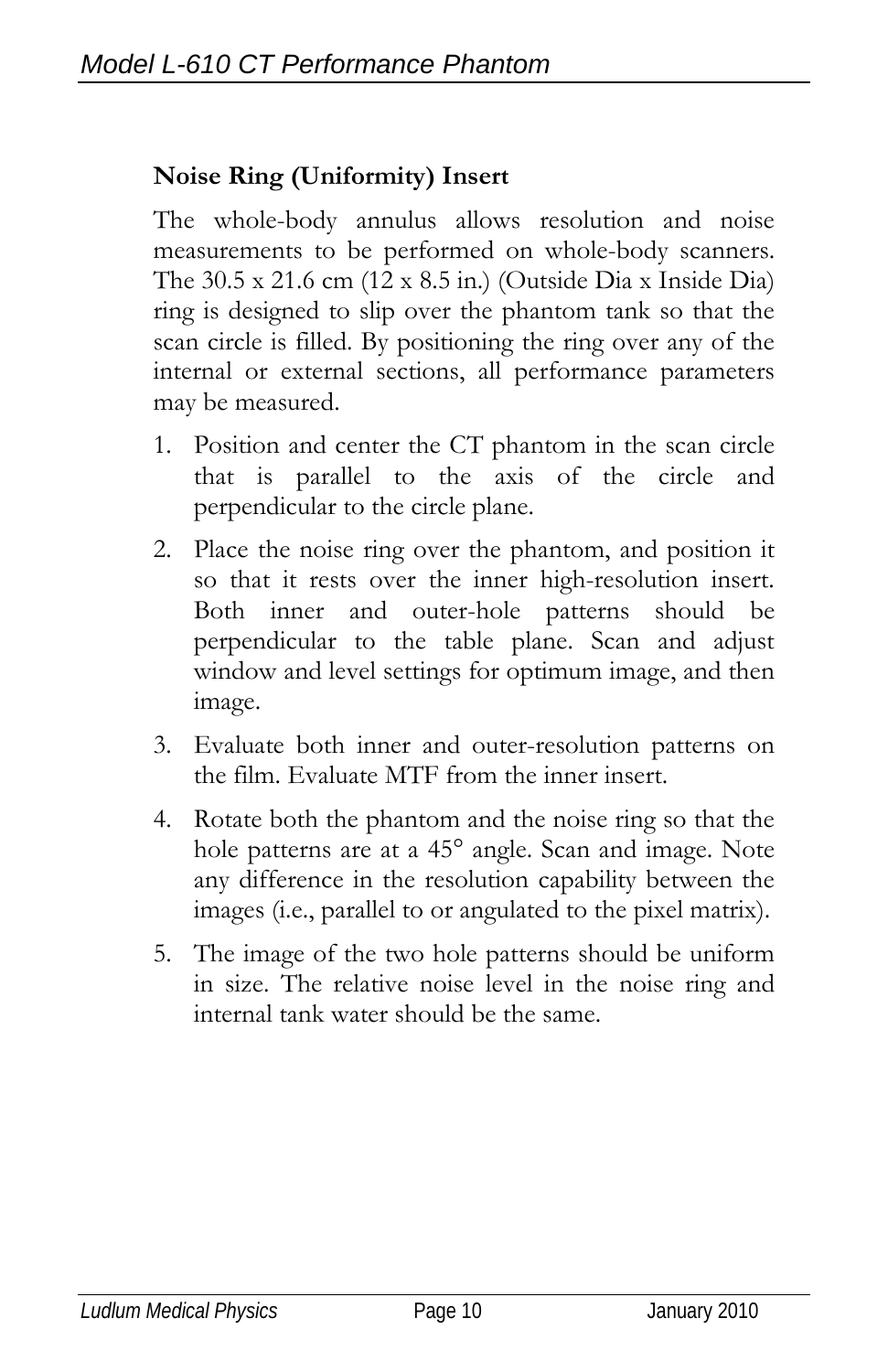## **General Notes**

The 0.023 cm (0.009 in.) stainless steel wire used for linespread functions can loosen due to vibrations during transit and use. To tighten, use an Allen wrench to loosen one of the set screws, securing the wire in the cover plates. Squeeze the two plates together, grasp the wire with a pair of needle-nosed pliers, and draw tight. Retighten the set screw, and then release the pressure on the two plates.

The Teflon ring may be positioned over any of the internal inserts to harden the beam, simulating a clinical condition. The ring has been machined to slide easily over any of the internal inserts throughout the phantom.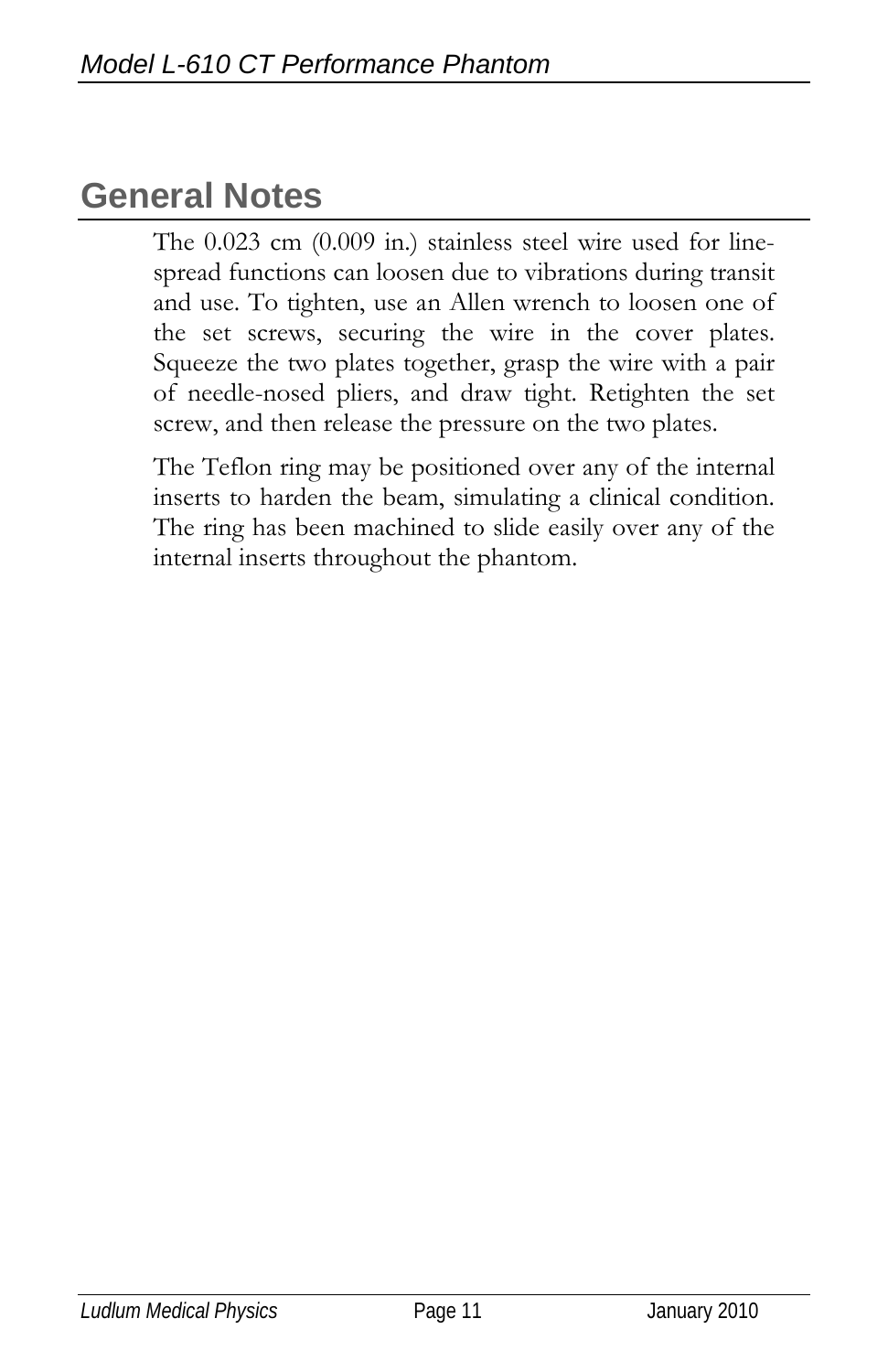|                             | Gm/cc  | Elec/gm       | Elec/cc.      | Elec/cc  |
|-----------------------------|--------|---------------|---------------|----------|
| Material or Tissue          |        | $X10E-$<br>23 | $X10E-$<br>23 | Relative |
| Air                         | 0.0010 | 3.0060        | 0.0030        | 0.0009   |
| Lung Equivalent             | 0.2400 | 3.2860        | 0.7886        | 0.2359   |
| Fat                         | 0.9160 | 3.3400        | 3.0594        | 0.9151   |
| Polyethylene (C2H4)         | 0.9500 | 3.3400        | 3.1730        | 0.9491   |
| Water $(H_2O)$              | 1.0000 | 3.3433        | 3.3433        | 1.0000   |
| Polystyrene (C8H8)          | 1.1100 | 3.2430        | 3.5997        | 1.0767   |
| Plastic Water               | 1.0300 | 3.3343        | 3.4343        | 1.0272   |
| Soft Tissue                 | 1.0400 | 3.4200        | 3.5568        | 1.0639   |
| Nylon (C6H11N0)             | 1.1500 | 3.3200        | 3.8180        | 1.1420   |
| Polycarbonate<br>(C16H14O3) | 1.1900 | 3.1770        | 3.7806        | 1.1308   |
| Acrylic (C5H8O2)            | 1.1800 | 3.2480        | 3.8326        | 1.1464   |
| Bakelite (C43H38O7)         | 1.2500 | 3.1790        | 3.9738        | 1.1886   |
| Carbon                      | 2.2500 | 3.0080        | 6.7680        | 2.0243   |
| Teflon (C2F4))              | 2.2140 | 3.0110        | 6.6664        | 1.9939   |
| Magnesium                   | 1.7380 | 2.9905        | 5.1975        | 1.5546   |
| Bone (Compact)              | 1.8500 | 3.1920        | 5.9052        | 1.7663   |
| Bone Equivalent             | 1.9330 | 3.0800        | 5.9536        | 1.7808   |
| Aluminum                    | 2.6990 | 2.0920        | 7.8325        | 2.3427   |

#### CT Relevant Data Selected Tissues and Tissue Substitutes

Table continued on the next page.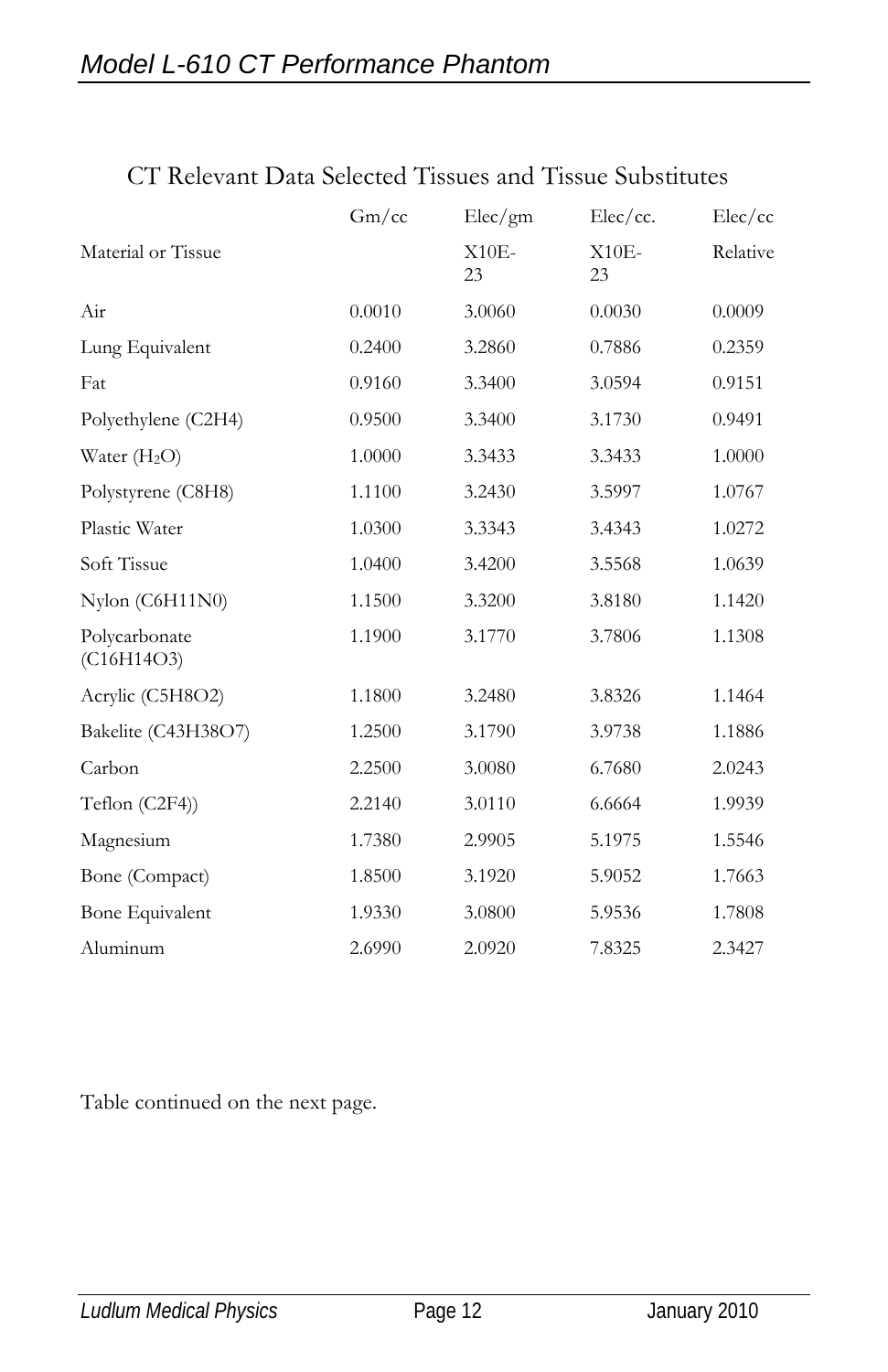|                             | <b>F</b> Ratios |           |           |           |           |            |
|-----------------------------|-----------------|-----------|-----------|-----------|-----------|------------|
| Material/<br>Tissue         | 60<br>keV       | 65<br>keV | 70<br>keV | 75<br>keV | 80<br>keV | 100<br>keV |
| Air                         | 0.9033          | 0.9028    | 0.9023    | 0.9017    | 0.9011    | 0.8927     |
| Lung<br>Equivalent          | 0.9033          | 0.9028    | 0.9023    | 0.9017    | 0.9011    | 0.8927     |
| Fat                         | 0.9603          | 0.9668    | 0.9743    | 0.9771    | 0.9806    | 0.9871     |
| Polyethylene<br>(C2H4)      | 0.9550          | 0.9668    | 0.9800    | 0.9829    | 0.9924    | 1.0010     |
| Water $(H2O)$               | 1.0000          | 1.0000    | 1.0000    | 1.0000    | 1.0000    | 1.0000     |
| Polystyrene<br>(C8H8)       | 0.9057          | 0.9200    | 0.9270    | 0.9347    | 0.9429    | 0.9502     |
| Plastic Water               | 1.0000          | 1.0000    | 1.0000    | 1.0000    | 1.0000    | 1.0000     |
| Soft Tissue                 | 0.9962          | 0.9955    | 0.9930    | 0.9926    | 0.9923    | 0.9915     |
| Nylon<br>(C6H11N0)          | 0.9365          | 0.9472    | 0.9537    | 0.9556    | 0.9619    | 0.9702     |
| Polycarbonate<br>(C16H14O3) | 0.9061          | 0.9129    | 0.9197    | 0.9220    | 0.9239    | 0.9302     |
| Acrylic<br>(C5H8O2)         | 0.9291          | 0.9343    | 0.9395    | 0.9447    | 0.9500    | 0.9608     |
| Bakelite<br>(C43H38O7)      | 0.9049          | 0.9126    | 0.9202    | 0.9234    | 0.9261    | 0.9384     |
| Carbon                      | 0.8495          | 0.8593    | 0.8657    | 0.8700    | 0.8750    | 0.8850     |
| Teflon                      | 0.9117          | 0.9071    | 0.8983    | 0.8935    | 0.8927    | 0.8808     |
| Magnesium                   | 1.2475          | 1.1809    | 1.1295    | 1.0904    | 1.0598    | 0.9906     |
| Bone<br>(Compact)           | 1.5088          | 1.4016    | 1.3219    | 1.2565    | 1.2045    | 1.0869     |
| Bone<br>Equivalent          | 1.5088          | 1.4016    | 1.3219    | 1.2565    | 1.2045    | 1.0869     |
| Aluminum                    | 1.3520          | 1.2637    | 1.1975    | 1.1466    | 1.1031    | 1.0000     |

Table continued on the next page.